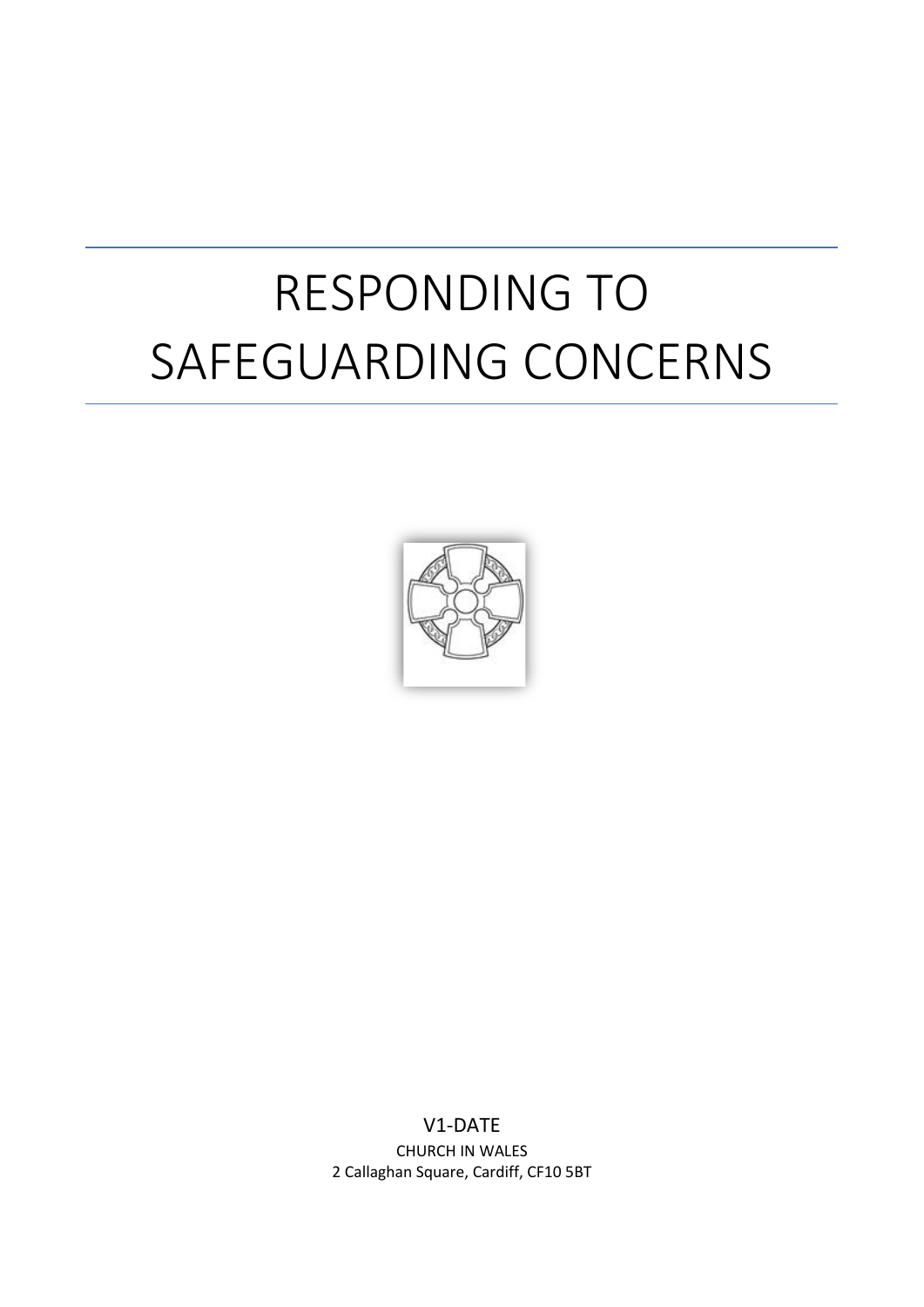# **Table of Contents**

| How to respond to a concern about a person in a position of trust within the Church  5 |  |
|----------------------------------------------------------------------------------------|--|
|                                                                                        |  |
|                                                                                        |  |
|                                                                                        |  |
|                                                                                        |  |
|                                                                                        |  |
|                                                                                        |  |
|                                                                                        |  |
|                                                                                        |  |
|                                                                                        |  |
|                                                                                        |  |
|                                                                                        |  |
|                                                                                        |  |
|                                                                                        |  |
|                                                                                        |  |
|                                                                                        |  |
|                                                                                        |  |
|                                                                                        |  |
|                                                                                        |  |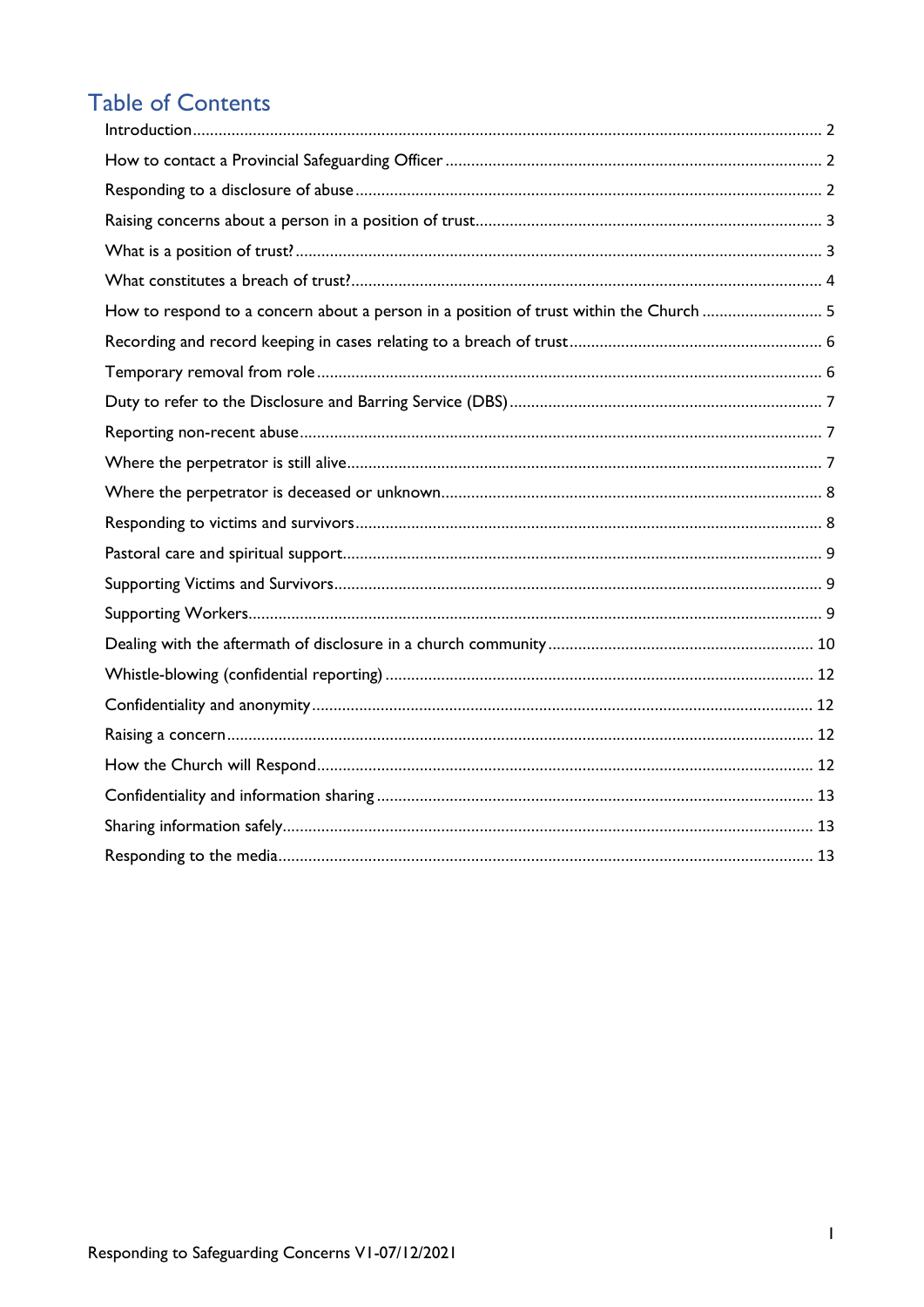#### **Responding to Safeguarding Concerns**

All suspicions, concerns, knowledge, disclosures, or allegations of abuse should be reported immediately to the Church in Wales Provincial Safeguarding Team or, in an emergency to the statutory authorities.

\_\_\_\_\_\_\_\_\_\_\_\_\_\_\_\_\_\_\_\_\_\_\_\_\_\_\_\_\_\_\_\_\_\_\_\_\_\_\_\_\_\_\_\_\_\_\_\_\_\_\_\_\_\_\_\_\_\_\_\_\_\_\_\_\_\_\_\_\_\_\_\_

If you have information about a safeguarding situation where a child or adult is in immediate danger or requires urgent medical attention, please call the emergency services on 999 – DO NOT DELAY.

If you think that a child or adult is at risk of harm but is not in immediate danger, please call the local authority social services department.

\_\_\_\_\_\_\_\_\_\_\_\_\_\_\_\_\_\_\_\_\_\_\_\_\_\_\_\_\_\_\_\_\_\_\_\_\_\_\_\_\_\_\_\_\_\_\_\_\_\_\_\_\_\_\_\_\_\_\_\_\_\_\_\_\_\_\_\_\_\_\_\_

#### <span id="page-2-0"></span>**Introduction**

Everyone who works for the Church, including clergy, employees, and volunteers, is likely to have contact with children and/or adults at risk and therefore needs to know how to respond to a safeguarding concern.

Anyone who has direct contact with children and/or adults at risk, works with parents or carers, or acquires knowledge about children or adults at risk by any means should:

- Be aware of potential indicators of abuse or neglect for children and adults at risk
- Be alert to the risk factors for children and adults at risk associated with adult carers, abusers, or potential abusers
- Be alert to the impact on the child or adult at risk of any concerns of abuse or harm
- Listen and respond promptly to concerns, disclosures or allegations of abuse or harm
- Report and record all safeguarding concerns, disclosures, or allegations

Safeguarding concerns, disclosures or allegations might relate to something that is going on now, something that may happen in the future, or something that happened in the past. Concerns, disclosures, or allegations about abuse in the past (called non-recent or historic abuse) should be treated as seriously as reports about abuse which may be happening now.

All safeguarding concerns should be reported to a Provincial Safeguarding Officer.

#### <span id="page-2-1"></span>How to contact a Provincial Safeguarding Officer

Safeguarding concerns, disclosures or allegations should be reported to a Provincial Safeguarding Officer as soon as practicable. It is very important that no attempt is made to investigate the concern, disclosure or allegation. The concern, disclosure, or allegation should only be discussed with persons who need to know and respond to protect confidentiality and preserve the integrity of information. The Provincial Safeguarding Officer will provide advice and support in relation to how the concern should be managed and who should be informed.

#### <span id="page-2-2"></span>Responding to a disclosure of abuse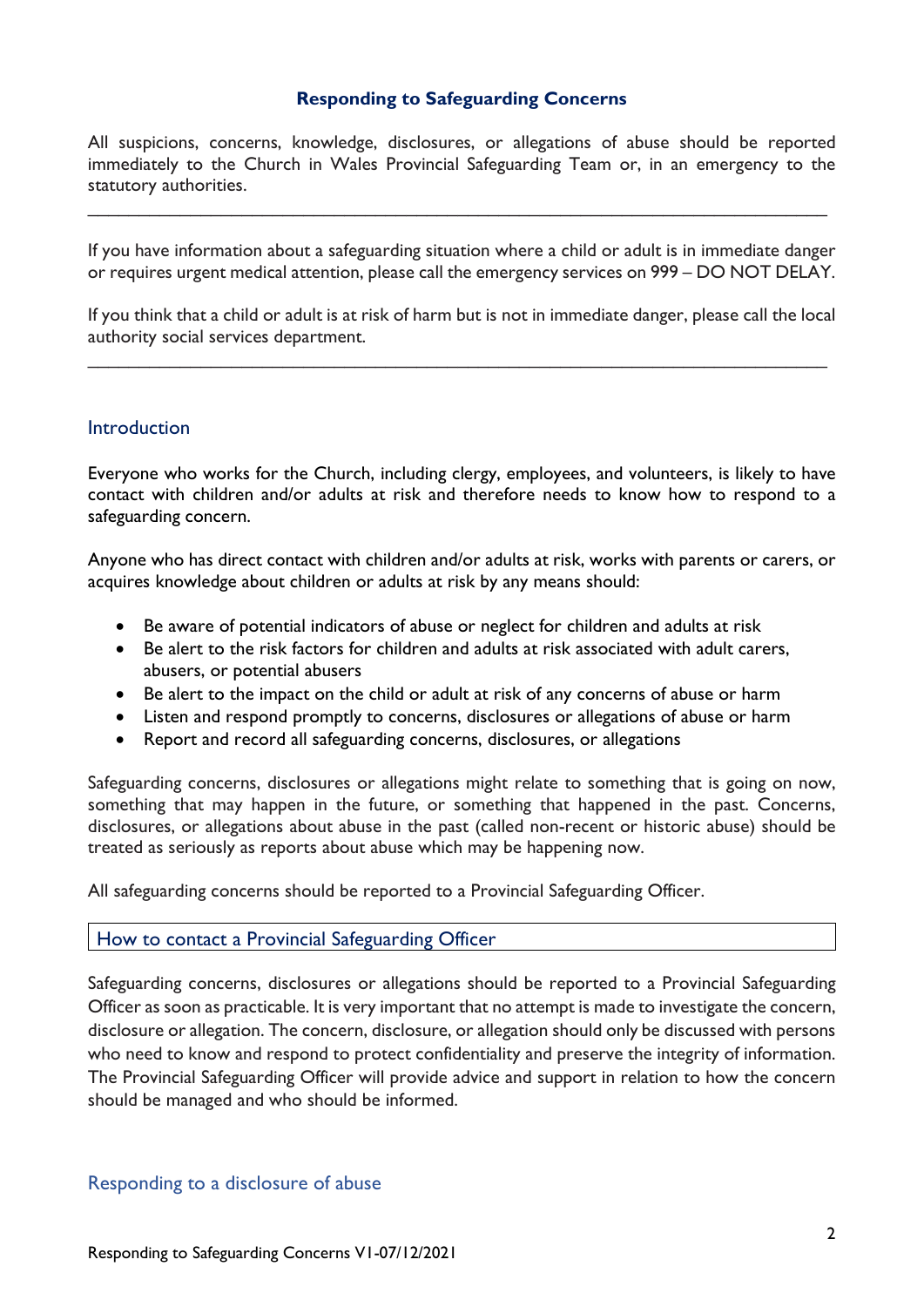A disclosure is when a child or adult shares their experience of abuse or information about abuse experienced by someone they know. More unusually, a child or adult might share that they are causing or have caused harm to someone else. A disclosure by someone who is sharing information about harm that they have caused is more likely to approach someone providing pastoral support, such as a cleric or lay minister. The initial response to a disclosure of any kind is very important because it might be the only time that the child or adult talks about the abuse.

If a child or adult at risk tells you that they or another child or adult at risk is being abused:

- Show them that you have heard what they are saying, and that you take their allegations seriously (this is not necessarily the same as believing)
- Avoid displaying shock or disbelief
- Encourage them to talk but do not prompt or ask leading questions (it is OK to check that you have understood what you have been told and to ask open questions that cannot be answered "yes" or "no", such as who, what, where, when)
- Don't interrupt when they are recalling significant events
- Don't make them repeat their account
- Explain what actions you must take, in a way that is appropriate to their age and understanding
- Do not promise to keep what you have been told secret or confidential. Reporting concerns is not a betrayal of trust
- Do not try to examine them for injuries or take photographs or video recordings
- Write down as soon as you can what you have been told, using the exact words of the child or adult if possible, and make a note of the date, time, place and people who were present
- Support them to contact a GP or hospital if they need medical assistance
- Do not investigate or talk to potential witnesses
- Do not confront the alleged abuser(s)
- Ensure that your concerns are reported immediately
- Do not delay

# <span id="page-3-0"></span>Raising concerns about a person in a position of trust

It is known that the majority of abuse of children and adults at risk is perpetrated by people they know and trust.

# <span id="page-3-1"></span>What is a position of trust?

"Position of trust" is a legal term that refers to certain roles and settings where an adult has regular and direct contact with children or adults at risk. Examples of positions of trust include teachers, care workers, youth justice workers, social workers, and doctors.

There are many roles which are not currently legally defined as being positions of trust, such as faith group leaders, swimming coaches, or people running community activities for children.

All church workers including clergy, employees and volunteers are regarded by the Church in Wales as persons working in positions of trust within the church and as such are expected to adhere to the safeguarding policy and guidance.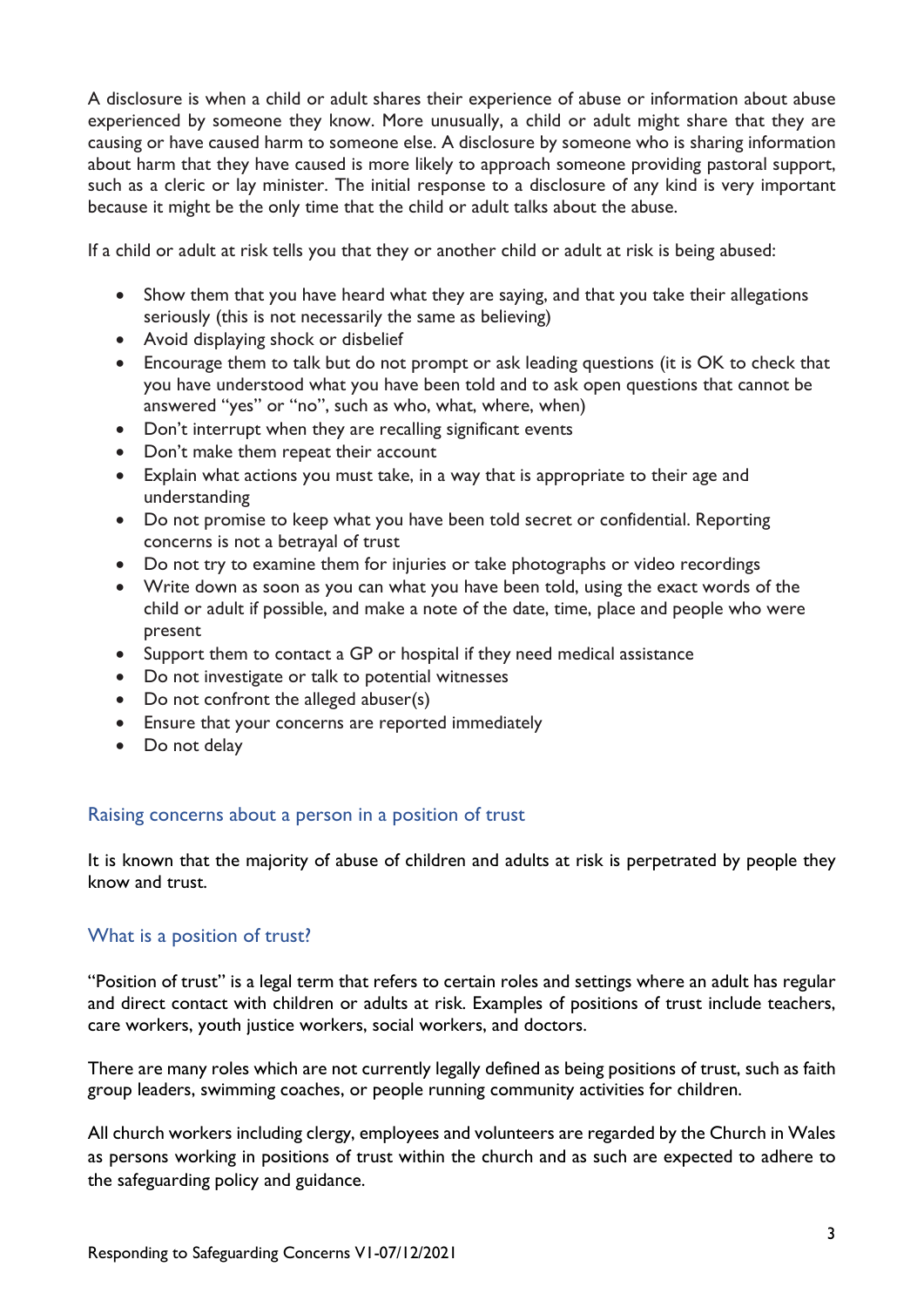# <span id="page-4-0"></span>What constitutes a breach of trust?

Any form of abuse or exploitation of a child or adult at risk constitutes a breach of trust. It is important that those in positions of responsibility, authority and trust are extremely careful to guard against the possibility of this trust being breached.

The definition of breach of trust is wider than an allegation involving significant harm or the likelihood of significant harm to a child or adult at risk. It applies to situations where concerns have been raised for the potential of harm to have taken place. It is important to note that any breach of trust, even in the absence of an allegation, advice will be sought from the statutory authorities.

Such behaviour would include, but is not limited to:

- failing to abide by safeguarding policies and procedures including failing to report safeguarding concerns in a timely manner or preventing, discouraging, or otherwise inhibiting others from raising any safeguarding concerns that they might have.
- befriending a, child, or adult at risk by indulging or coercing them with inducements such as gifts, treats, money or drugs, or developing a trusting relationship with their family or using the internet etc. to develop a relationship in order to abuse or exploit them.
- engaging in a sexually intimate relationship with a young person over the age of 16 and under the age of 18.
- receiving gifts of money or items of value for personal gain.
- disclosure of any personal information relating to others without consent e.g., addresses, (personal, email or messenger), telephone numbers or bank details, unless this is a safeguarding matter or there is another legitimate reason
- sending emails or posting messages on any social media site or otherwise using ICT in such a way as to harass, threaten, intimidate, bully, humiliate or abuse any individual or group.

The concerns may appear to be relatively minor such as the failure to adhere to the safeguarding policy and guidance or there may be a clear act that represents a criminal offence.

It is important that individual actions, however well-intentioned, are not misinterpreted. Offering appropriate care and support is extremely important. Real care must be exercised in listening or offering advice to a child or adult at risk including selecting an appropriate location and setting for such an activity.

Care should be taken when entering into private or intimate conversations and should be avoided with children. Above all do not form relationships that abuse the trust that is implicit in the role that has been given by the church.

An allegation or concern may relate to activities within the church, home, or other setting. Concerns may be current or something that has happened in the past. It is important to remember that past events may have relevance for the safety of children or adults at risk in the present. Therefore, irrespective of when the incident is alleged to have taken place the same procedure should be followed, and the concern reported immediately to a Provincial Safeguarding Officer.

The Provincial Safeguarding Officer will liaise with the statutory authorities in all cases in which it is alleged that a person who works with children or adults at risk has: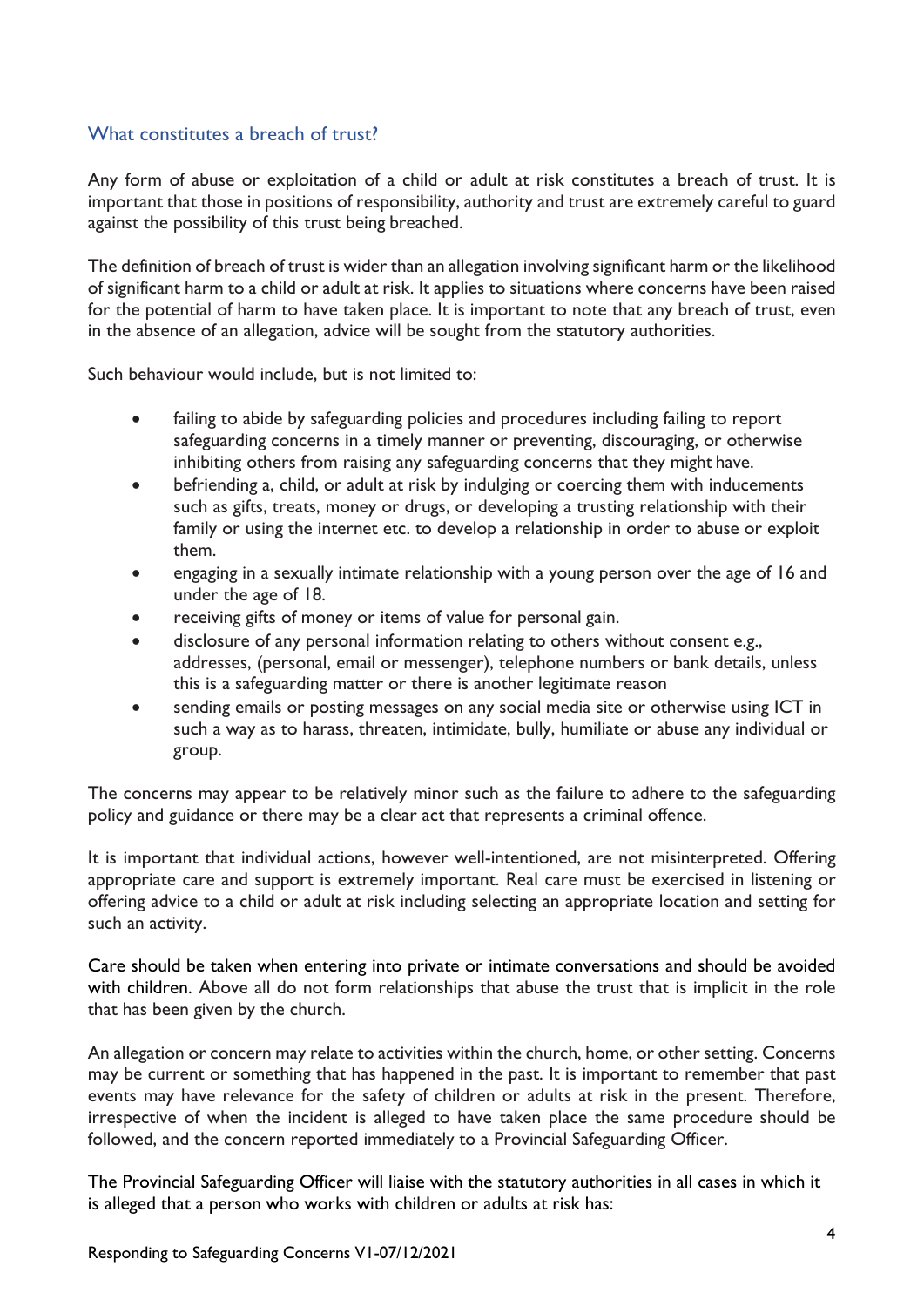- Behaved in a way that has harmed or may have harmed a child or adult at risk
- May have committed a criminal offence against a child or adult at risk or that has a direct impact on the child or adult at risk
- Behaved towards a child, children, or adults at risk in a way that indicates they are unsuitable to work with both children and adults

It can be difficult to determine what may fall into the category of "unsuitable to work with children or adults at risk". The employer should consider whether the subject of the allegation or concern has:

- Been the subject of criminal procedures that indicate a risk of harm to a child or adult at risk
- Caused harm or possible harm to a child or adult at risk and there is a risk in the working, volunteering, or caring environment
- Contravened or continued to contravene their agency's safeguarding Policy and Procedures
- Failed to understand or comply with the need for clear personal and professional boundaries in the workplace
- Behaved in a way in their personal life which could put children and adults at risk of harm
- Behaved in a way that undermined the trust placed in them by virtue of their position
- Children who are subject to Child Protection Procedures
- Has caring responsibilities for an adult who is subject to Adult Protection Procedures

#### <span id="page-5-0"></span>How to respond to a concern about a person in a position of trust within the Church

If anyone suspects that a child or adult at risk is being abused or suspects another worker of using their position of trust inappropriately then there is a duty to report that suspicion to a Provincial Safeguarding Officer at the earliest opportunity. The Provincial Safeguarding Officer will provide advice and assistance, including in relation to whether the concern should be reported to the statutory authorities. If the person is worried about reporting their concerns because they are fearful of repercussions, they should use the Whistleblowing Procedure which will afford them protection.

Concerns sometimes arise in the context of the church worker's own family setting, for example where someone has accessed child abuse images at home or has in some way maltreated their own child or children. Such circumstances will have a bearing on how the church worker can carry out their role within the church. In such instances a Provincial Safeguarding Officer will work closely with local authority social care services and the police. At the same time the diocesan bishop will ensure that appropriate pastoral care is put in place to support the church worker and his/her family.

Where the concern relates to the protection of a child or adult at risk, then the agreed procedures and best practice guidelines should be followed.

Whatever the concerns are, the person who receives the information in whatever form must discuss the matter with a Provincial Safeguarding Officer as soon as is practicable.

Where the concern does not relate directly to the protection of a child or adult at risk or it is not clear then the matter should still be discussed with a Provincial Safeguarding Officer.

Where the criteria for a referral to the police or social care services are not met there may still be concerns about the behaviour of the adult having been inappropriate which will be referred to the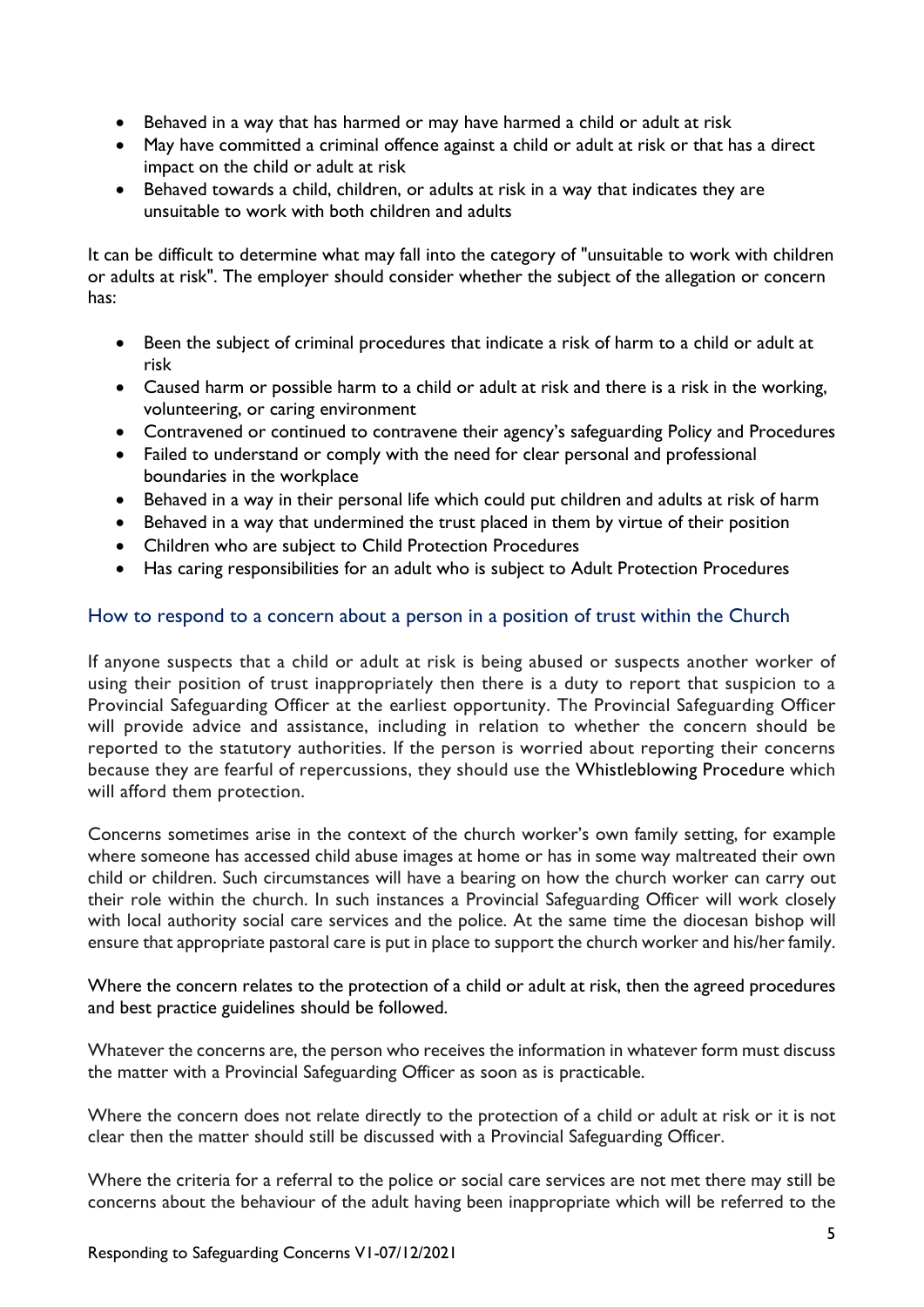Provincial Safeguarding Panel for advice. That advice may include that the matter is of sufficient concern to warrant referral to a Regulatory Body such as Estyn, General Medical Council, Health and Care Professions Council, Care Inspectorate Wales, Social Care Wales or to the Disclosure and Barring Service (DBS).

In the case of clergy where a safeguarding investigation has deemed them to have abused their position of trust the matter will be referred to the diocesan bishop for attention and may include further investigation in accordance with the disciplinary rules of the Church in Wales. In the case of employees that matter will be referred to the designated church employer where appropriate action in accordance with their own disciplinary procedure will take place. In the case of volunteers, they may decide, following a concern or an allegation about them, to discontinue their service. Regardless of this, the advice of the Provincial Safeguarding Panel will be followed where the matter needs to be referred to the DBS.

The only exception to sharing information with a Provincial Safeguarding Officers is where the Provincial Safeguarding Officers is the subject of the allegations or concern or implicated in any way. In such circumstances the matter should be referred to the Director of Safeguarding.

The following must be adhered to at all times:

- 1. At no time should the person about whom concerns have been raised be informed or alerted to the fact that concerns have been reported until such time that is it established either:
	- that a referral to the statutory authorities is not required

Or

• that specific permission to contact the person has been obtained from the statutory authorities.

In either case, contact with the person of concern should not be made without the express agreement of a Provincial Safeguarding Officer.

All records and notes taken must be provided to a Provincial Safeguarding Officer (or the Provincial Secretary if the concerns are regarding a Provincial Safeguarding Officer) as soon as practicable and if possible, by the next working day.

#### <span id="page-6-0"></span>Recording and record keeping in cases relating to a breach of trust

Where a statutory investigation is undertaken regarding an adult in a position of trust and the investigations conclude that the adult is in breach of that trust, the records will be kept for 75 years.

#### <span id="page-6-1"></span>Temporary removal from role

The Church in Wales has a responsibility to ensure that any member of the church community known to have, suspected of having, or alleged to have offended against a child or adult at risk or otherwise engaged in behaviour constituting a breach of trust is properly supported, appropriately supervised and that any necessary referrals are made.

The Church in Wales will apply the principles set out in relevant current government guidance in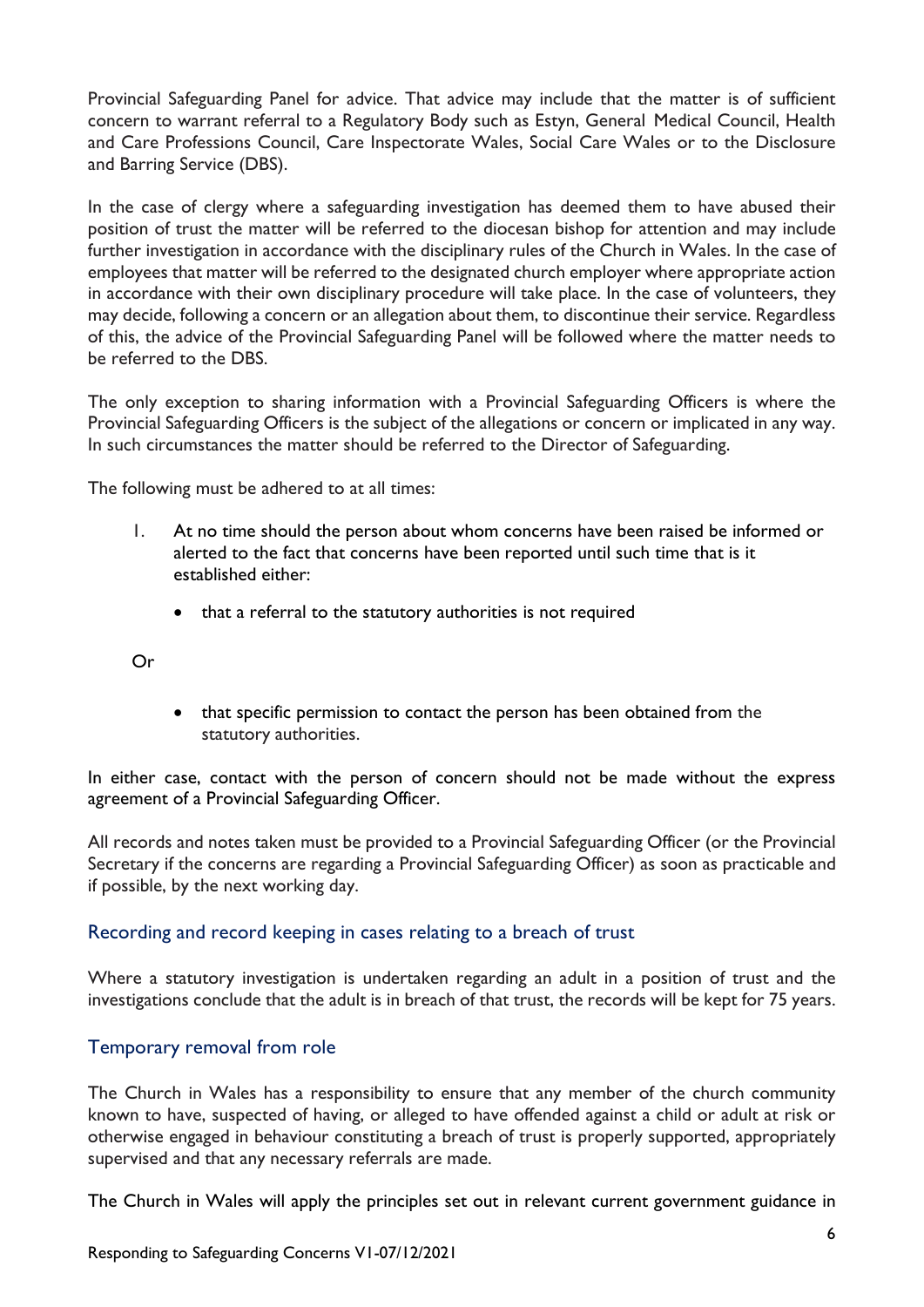relation to all allegations of child abuse, including allegations of child abuse images, both current and non-recent.

On the advice of the Provincial Safeguarding Panel or statutory authorities, the diocesan bishop or other church employers may be required to suspend a paid or volunteer worker pending an investigation and throughout the course of any investigation.

Suspension is intended as a neutral act to manage risk or enable an investigation to be undertaken

# <span id="page-7-0"></span>Duty to refer to the Disclosure and Barring Service (DBS)

The Disclosure and Barring Service (DBS) is the body tasked with the responsibility of maintaining records of those who may be unsuitable for work with children and adults at risk due to past behaviour. The DBS was established under the Protection of Freedoms Act 2012 and merges the functions previously carried out by the Criminal Records Bureau (CRB) and Independent Safeguarding Authority (ISA).

The Church in Wales has a legal duty to refer to DBS where there is a belief that a person has caused harm or poses a future risk of harm to children or adults at risk.

It is breaking the law to knowingly employ (in either a paid or unpaid capacity) anyone to engage in regulated activity with a group from which they are barred from working.

#### <span id="page-7-1"></span>Reporting non-recent abuse

At some stage it is likely that a priest, or other person involved with worship or pastoral care, will be in the position where someone discloses abuse that happened to them when they were a child. As with best practice when hearing a disclosure from a child it is important to listen attentively and without judgement.

The person making the disclosure may tell you that they do not want this information to go any further. However, this is not best practice and may endanger others by keeping the disclosure confidential. The information disclosed must therefore be passed on to a Provincial Safeguarding Officer for their action.

#### <span id="page-7-2"></span>Where the perpetrator is still alive

Where a person discloses non-recent abuse and the perpetrator is still alive, advice and support should be sought from a Provincial Safeguarding Officer so that the victim or survivor of this abuse can be encouraged to report the concern to police as this person could be continuing to abuse children or adults at risk.

In some situations, a Provincial Safeguarding Officer will contact the police even without the consent of the adult who has disclosed the non-recent abuse, if this appears necessary to protect children.

A Provincial Safeguarding Officer will take responsibility for contacting the police and will give the details of both the victim or survivor and the perpetrator to them. A Provincial Safeguarding Officer will advise the police as to whether the victim or survivor has given consent for disclosure or not.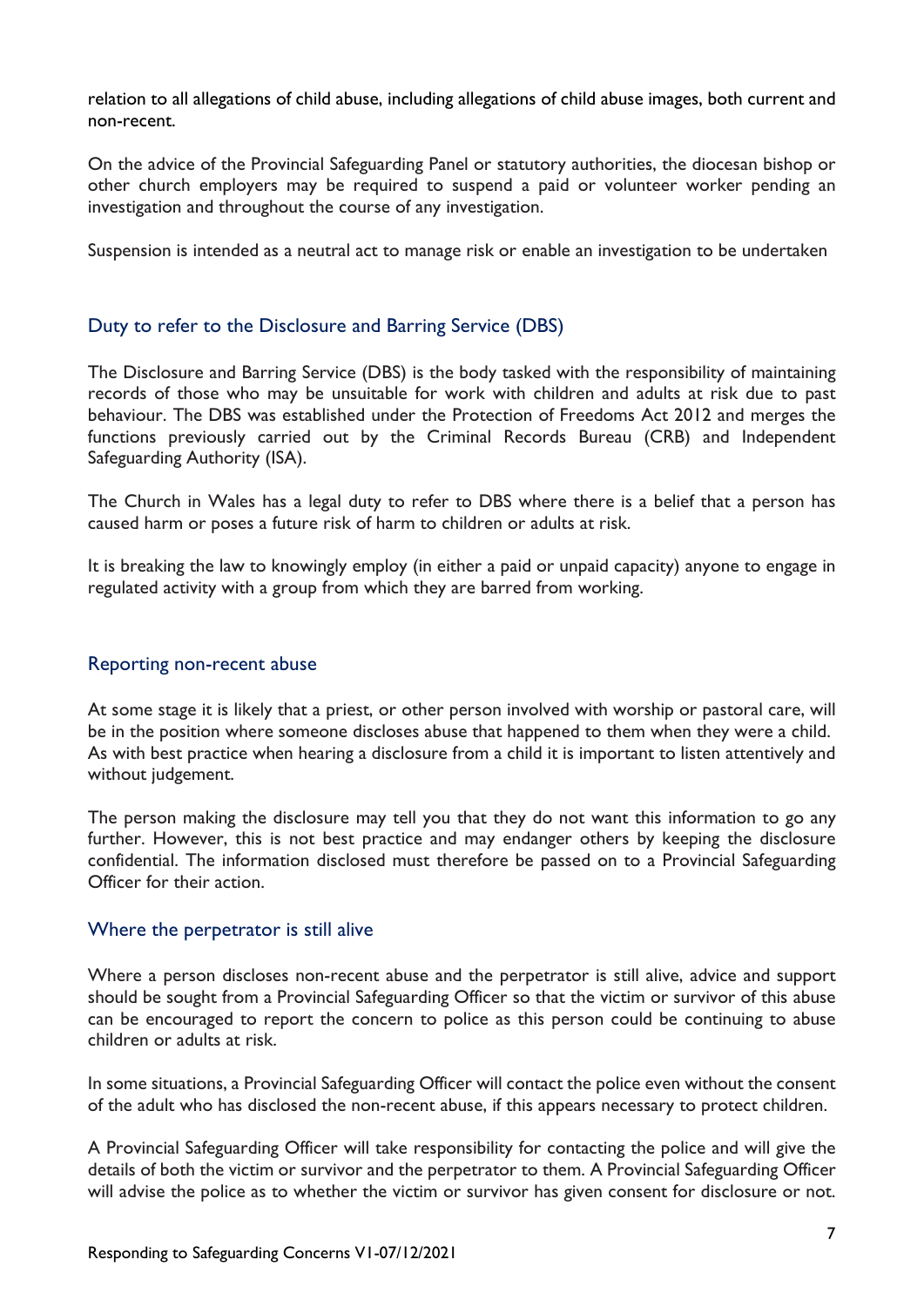If it is thought there are health or safety concerns for the victim by disclosing their name, this should be addressed with the police. However, it should be remembered that the police can insist on their identity being disclosed through a court order if they believe this information overrides other identified risks.

Wherever possible the wishes and feelings of the person making the disclosure should be respected. Forcing someone to give information against their will can result in the allegation being withdrawn and is therefore counterproductive.

It is important to ensure that where disclosures allege criminal activity, and/or there is an ongoing risk of significant harm to the victim or survivor, a child or adult, this information is shared with the police straight away. Where the victim or survivor does not wish to speak with the police it is highly unlikely that the police will enforce contact when they know that the person does not want this to happen. It is the police's role to decide what should happen to the information that is whether to note it for information or to investigate.

#### <span id="page-8-0"></span>Where the perpetrator is deceased or unknown

In these circumstances the victim or survivor should be encouraged to give the information they know regarding the perpetrator, and this will be passed on to the police. It is important for the police to have this information even though the person is deceased as it may tie in with a wider network of victims and other ongoing investigations.

## <span id="page-8-1"></span>Responding to victims and survivors

Support for victims and survivors is important to the Church in Wales, particularly where is believed that the abuse or harm took place within the church.

Victims and survivors can be signposted to Safe Spaces<sup>[1](#page-8-2)</sup> or New Pathways<sup>2</sup> for independent specialist support.

The sense of healing from the pain and trauma of abuse is important for people who have experienced abuse and those who seek to minister alongside them have a potentially important role to play in providing support in this. Every individual's journey is unique to them, and the things that are important, that help them and that provide them with hope and sustenance will be different in every case.

Some victims and survivors of abuse have experienced further trauma when they have sought help in their healing journey. In some cases, and possibly with the best of intentions, people in churches have attempted to impose healing rituals or prayers on the person seeking help. Imposing anything or mistaking acquiescence for informed consent is always inappropriate, lacking in compassion and understanding and has the potential to re-traumatise an individual since it fails to recognise the importance of ensuring they have control over what happens to them, how they might be touched and by whom. On rare occasions further abusive acts have also occurred from the person seeking to offer care or healing.

However, for many the church has an important role to play in helping victims and survivors process and understand what has happened and help with their healing journey. Good practice in pastoral

<span id="page-8-2"></span><sup>1</sup> [Safe Spaces](https://www.victimsupport.org.uk/more-us/why-choose-us/specialist-services/safe-spaces/)

<span id="page-8-3"></span><sup>2</sup> [New Pathways](http://www.newpathways.org.uk/)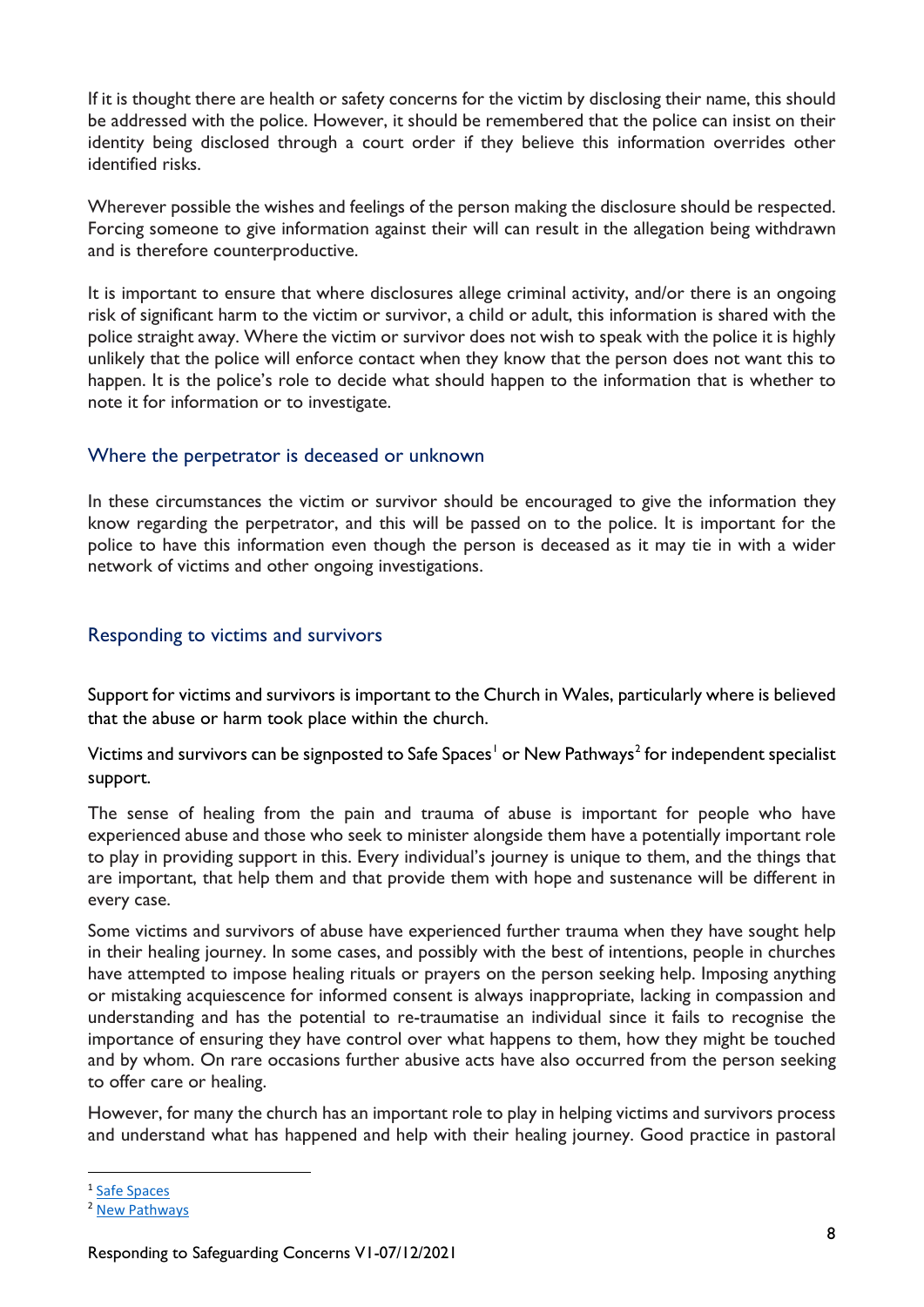care and guidelines in safeguarding need to apply to all situations where healing prayer, healing practices and deliverance ministry are offered in church life. The quality of pastoral care, personal conduct and ministry in these circumstances needs to be of the highest standard.

Sometimes those who have been abused have, within a church context, been urged to forgive unconditionally as if this was the right thing to do. Some Christian leaders have also explicitly or implicitly suggested that a victim of abuse has failed in some way if they do not forgive his/her abuser. This reflects poor theology, is extremely poor practice and serves only to further traumatise the individual. Forgiveness, like an individual's healing journey, is a personal matter. Whether or not the person chooses to forgive their abuser is a matter for that individual alone and they should not be judged nor found wanting, whatever their decision. For some it will be an important aspect of their healing, it may bring them peace and a sense of closure. For others forgiveness will not be something that they feel they need to do. They may, in any case, feel that the abuser has not shown remorse and cannot be forgiven, or that it is not down to them to forgive, but is a matter for God to forgive.

Whatever the victim or survivor's approach to forgiveness they should receive compassion and support for their individual choice.

Be mindful of the needs of victims and survivors to meet away from church related surroundings and the choice of where to disclose should be considered carefully.

#### <span id="page-9-0"></span>Pastoral care and spiritual support

Pastoral care and spiritual support are different from counselling or therapeutic support. Whilst these can work alongside each other it is important that counselling is provided by those who are appropriately qualified. Where the abuse has alleged to have been made by a member of the church, then this should be discussed with a Provincial Safeguarding Officer who will be able to assist in ensuring that the most suitable support is sourced for the victim or survivor.

Those who are offering pastoral care and spiritual support to a victim or survivor should discuss this with a Provincial Safeguarding Officer to ensure that boundaries with respect to subject matter, confidentiality and duration are taken into consideration in order to manage the expectations and meet the needs of the individual who is seeking support. This is particularly so if the disclosure that has been made is in, or likely to be in, the court's domain.

#### <span id="page-9-1"></span>Supporting Victims and Survivors

Where victims and survivors are asked to engage in internal processes such as giving evidence at tribunals, it is important that they are offered support at every level. Should they be requested to attend a tribunal they should be given the opportunity to take a supporter with them and to have their needs met. They should be protected from direct contact with their abuser or alleged abuser at any such meetings unless they specifically request otherwise.

The welfare needs of the victims and survivors throughout these processes should be paramount and their needs discussed at the outset.

#### <span id="page-9-2"></span>Supporting Workers

The church has a unique opportunity to offer sensitive pastoral ministry to all who are involved in abuse cases. When, in a case of suspected abuse, the safety of the individual has been assured, it is vital that the church creates structures whereby workers can be counselled and supported. Providing pastoral ministry takes skill and is complex and demanding work and the stress of providing this over a protracted period, such as a court case, should not be underestimated. Those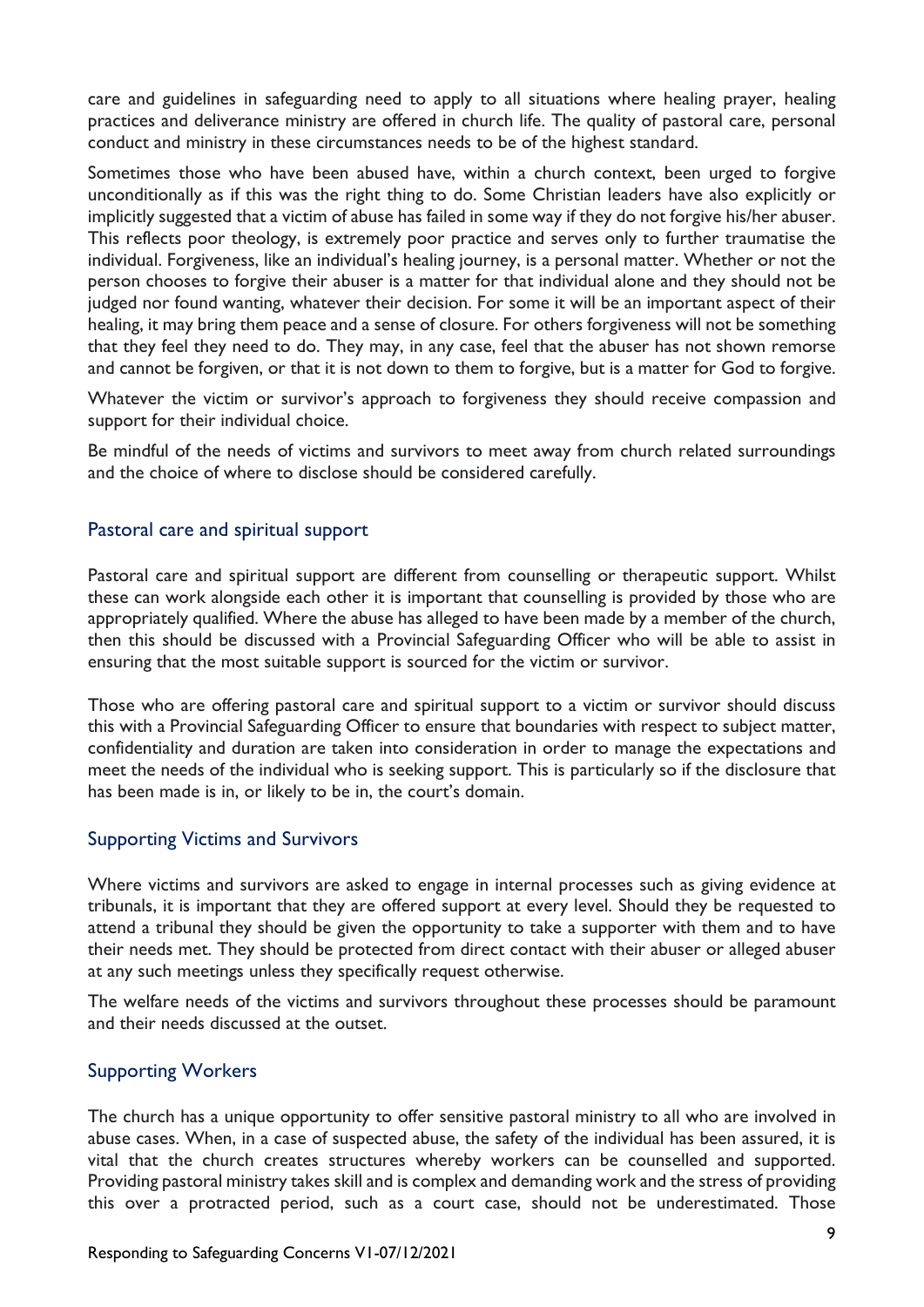undertaking it will need support, and possibly professional advice, guidance and possibly counselling and this should be made available on request.

# <span id="page-10-0"></span>Dealing with the aftermath of disclosure in a church community

Following the disclosure that a cleric or a responsible lay person in a parish has been responsible for the sexual abuse of children, the effect that this can have on the congregation is considerable. Not only will they have to cope with a significant person within their church community having to leave, but also how the next person appointed to cover that post is implicitly affected and how the members of the congregation might heal and grow from the experience.

The process that a congregation goes through after such a breaking of trust can be likened to that of bereavement. There will be initial shock then searching and bargaining, disorientation and eventually acceptance.

The initial response of individual members of the congregation will vary depending on many factors, these will include:

- The role of the person in church.
- The degree of trust inherent in that person's role.
- The degree to which the congregation member accepted the facts of the case.
- Whether the congregation member was in contact with either the victim or the offending cleric.
- The relationship of the member to the cleric. For example had they used the cleric to discuss intimate matters, had the cleric married them or been involved in other sacramental events. Or was the cleric someone who received their confession?
- The person's theology of priesthood and leadership.
- To what degree the member was dependent on the cleric.
- Whether the member had any suspicion there was something wrong and therefore has feelings of guilt.
- The way the abuse/misconduct was communicated to the congregation.
- How close the member's children were to the cleric.
- The age and values of the individual.
- Their own history of abuse or misconduct.

Initial feeling could be anger, disillusionment, disbelief, shame and/or sadness.

Some of the effects seen within the congregation as a whole may include:

- A loss of energy.
- Distrust of leaders continuing over time.
- Divisions within the congregation.
- Withdrawal of some members of the congregation either from positions of responsibility or completely.
- Withdrawal of financial support.
- Anger, perhaps displaced onto unrelated issues.
- Conspiracy of silence about the event (seen as protecting the offender or the victim)
- Despair regarding the future of the congregation.
- Blaming and distorting responsibility for the event on to somewhere else, such as the diocese.
- Difficulty making normal and necessary decisions.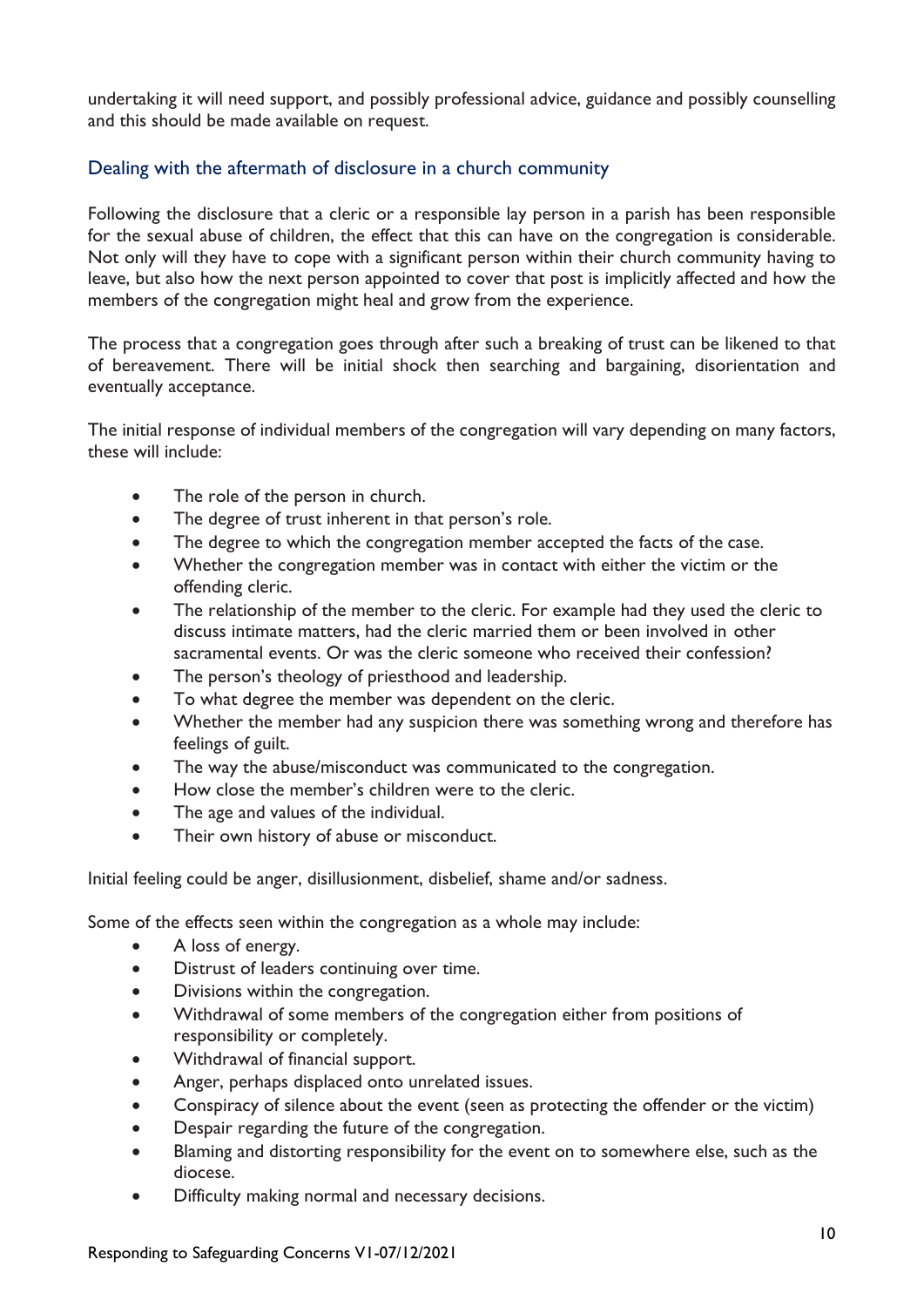If the congregation has not gone through a healing process these elements can continue over time and become more permanent. They can appear unrelated to the particular traumatic event. This can cause great difficulty for the next incumbent appointed especially if they have not been fully briefed.

Consideration should be given to appoint a minister for a limited period in this situation. An experienced but well supported person who can model spiritual maturity, healthy boundaries and hold the congregation in a safe place whilst they come to terms and are reconciled to what has happened.

The support of the Provincial Safeguarding Officers should be sought, and a plan put in place with other senior clerics in that diocese to deal sensitively and professionally with the situation.

The team will need to meet regularly during an investigation of abuse. It will need to ensure that the needs of the congregation are monitored. It is inevitable that during the investigation stage a high level of confidentiality is maintained. Those holding any information need to be supported by a senior person within the diocese.

As soon as possible and when information is about to become public, the congregation need to be told the facts, as far as possible and without identifying any victim. This may best be done at a parish meeting where senior members of the diocese and safeguarding team can be present together to facilitate the congregation processing the information.

The congregation should have an opportunity to express their feelings; these will be conflicting but should not be challenged. In addition, they should be allowed to discuss the repercussions of the event.

The congregation could discuss future plans such as what other meetings they need. What are the spiritual and pastoral needs of the congregation at this time and do some people require individual help, for example someone who has been previously abused themselves and who thought they had come to a safe place?

Probably at a later meeting the congregation will find it helpful to put the event in context, for example learning about sex offending, the abuse of power, grooming and exploitation. A victim or survivor of abuse (not the victim or survivor in the relevant case) and an offender (not the cleric or officer in the relevant case) could potentially help people understand what has happened.

The team involved in explaining the situation to the congregation will need to be de-briefed.

Overtime the congregation will reorganize themselves and hopefully come to a place of acceptance. The signs of a congregation beginning to accept may include:

- The responsibility for the offence will be rightly acknowledged.
- It will be accepted that the cleric will not return.
- The role of the cleric will be seen more realistically.
- The offending cleric will be seen for the good that was achieved as well as accepting the wrongdoing and the damage done.
- The victim will not be blamed but acknowledged to need support (even if the person is not known to the congregation)
- Communication within the congregation is open, roles and responsibilities are appropriately shared.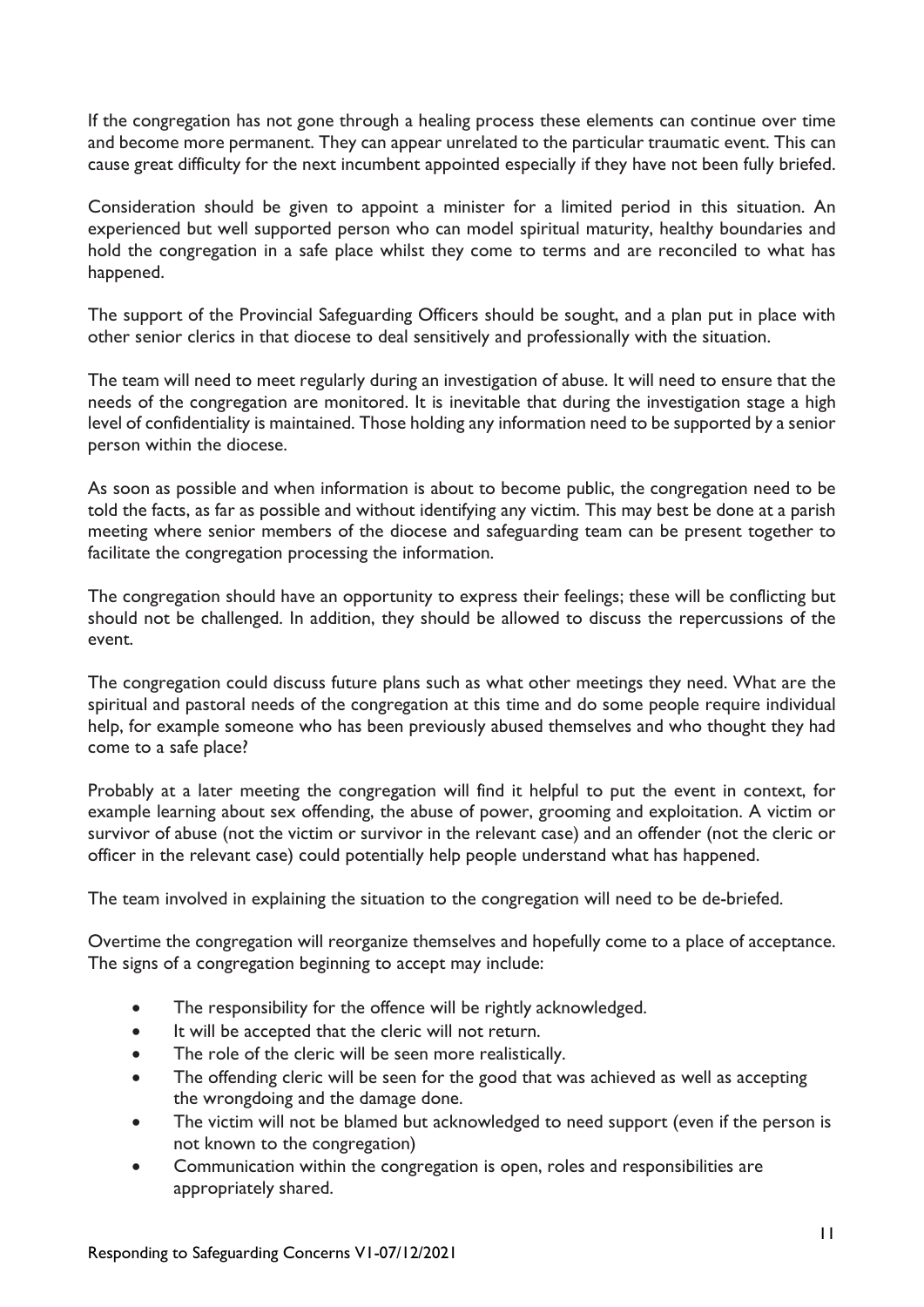- The facts of the event need to be placed firmly within the parish's history and memory so that it is accepted and does not become a secret to cause problems later on.
- In troubled congregations developing a parish history or chronology could be the starting point for discovering the roots of dissension.
- The congregation may come to a point where a liturgical reconciliation event may help to reinforce the progress people have made towards healing.

# <span id="page-12-0"></span>Whistle-blowing (confidential reporting)

All organisations that provide services for, or work with, children or adults at risk must have appropriate whistle-blowing procedures, and a culture that enables safeguarding concerns and allegations to be addressed. There should be particular awareness that the welfare of children and adults at risk is paramount. Whistle blowing as part of the safeguarding procedures is intended to encourage and enable anyone with a serious concern, to raise that concern.

People who work within the Church in Wales, including but not limited to office holders, employees, or volunteers, may find it difficult to speak out and raise their concerns as they may feel they are being disloyal to their colleagues or to the church. They may also fear harassment or victimisation.

Whistle-blowers are protected by law from victimisation, subsequent discrimination or disadvantage provided the matter in question is raised with genuine concern. The Public Interest Disclosure Act 1998 gives workers legal protection against being dismissed or penalized as a result of publicly disclosing certain serious concerns. The policy extends this protection to volunteers.

Please refer to the Whistleblowing Guidance (Safeguarding) for further information.

#### <span id="page-12-1"></span>Raising a concern

If an individual has any concerns that someone within the church is engaged in activities or behaviour that is contrary to any part of these safeguarding policies they should, in the first instance, contact a Provincial Safeguarding Officer.

If the individual feels unable to contact a Provincial Safeguarding Officer, or the allegation involves a Provincial Safeguarding Officer, then advice should be sought from the Director of Safeguarding. If the concern relates to the Director of Safeguarding, the Provincial Secretary should be informed.

Concerns may be raised verbally in the first instance however this should be followed up in writing detailing the history of the concern and providing as much detail as possible including any supporting evidence.

The earlier concerns are raised the easier it is to take action.

#### <span id="page-12-2"></span>How the Church will Respond

The Church in Wales gives an undertaking to minimise any risk to the individual of raising a concern in good faith and will support any individual doing so. It will not tolerate victimisation, intimidation, or negative repercussion of anyone raising a concern in good faith and will take action to prevent this. It is possible that the whistle-blower may be called to give evidence in criminal or disciplinary proceedings. If this is the case, they will receive advice about the procedure and any necessary support that they may need.

Initial enquiries will be made to decide whether an investigation is appropriate and, if so, what form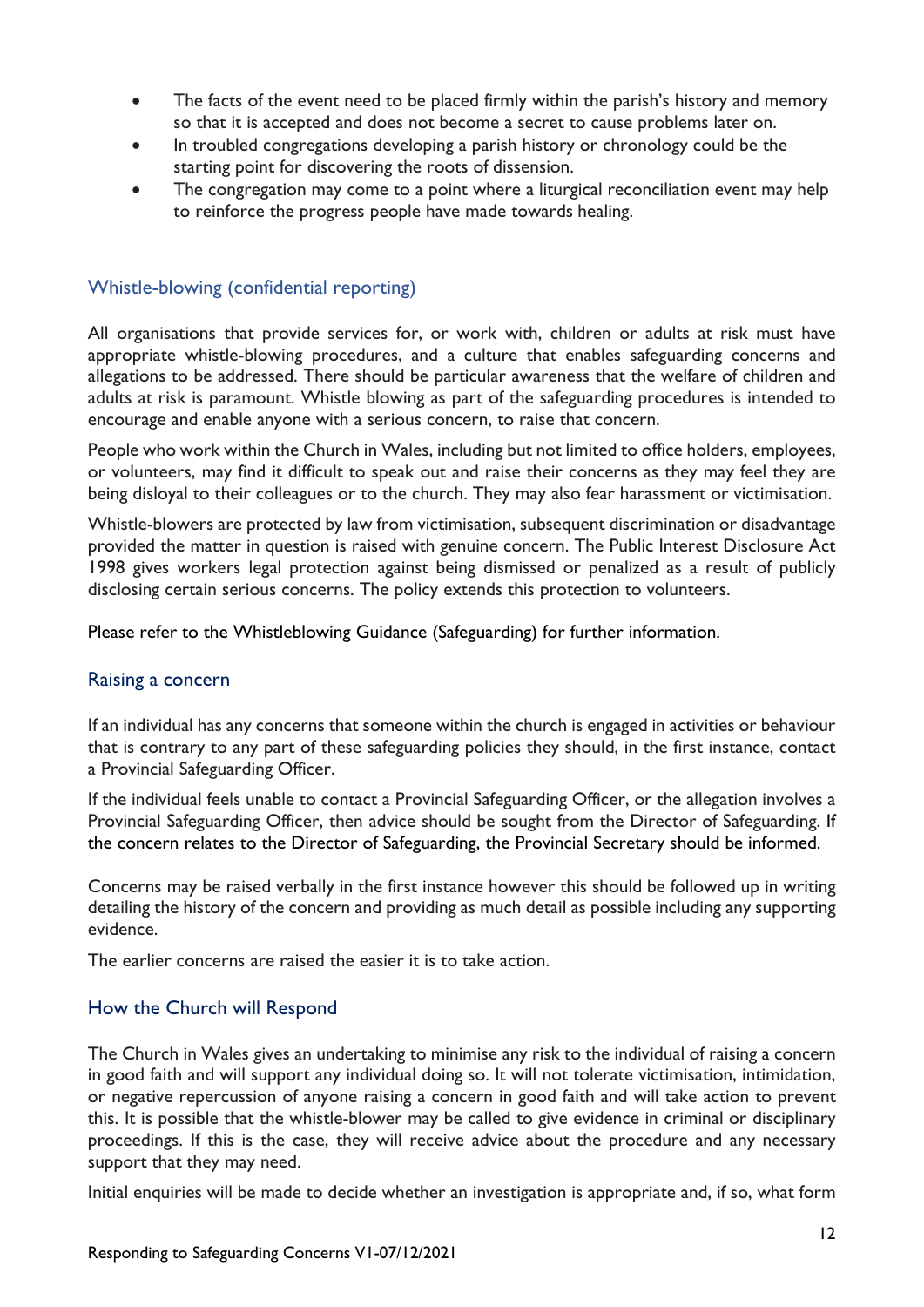it should take.

Subject to legal constraints, the whistle-blower will be informed of the outcome of any investigation.

# <span id="page-13-0"></span>Confidentiality and information sharing

The Data Protection Act 2018 sets out clearly how personal information should be managed. The law is rarely a barrier to disclosure of information. There is no restriction in the Data Protection Act or any other legislation that prevents concerns regarding individuals being highlighted and shared between agencies for the purpose of protecting children or adults at risk.

Ensuring that, children and adults at risk are protected and safeguarded from significant harm as well as the broader requirement for safeguarding and promoting welfare depends fundamentally upon effective sharing of information, collaboration and understanding between agencies and professionals.

## <span id="page-13-1"></span>Sharing information safely

In order to share confidential information legally and safely there must be a legal basis for sharing information and a legitimate purpose for doing so. When deciding whether or not to share confidential information the following should be considered:

- is there a statutory obligation to disclose? That is to say, is disclosure required by a court order or other legal obligation such as a duty to refer to the Disclosure and Barring Service (DBS);
- is there express or implied consent from the persons involved.
- is there an overriding public interest in disclosing information such as where a child or adult at risk is at risk of significant harm?

The significance, or the potential significance of the information held should be considered. Information must be relevant to the purpose for which it is being shared and should only be shared with those practitioners or agencies that need to know.

There should be openness and honesty about the reasons why information needs to be shared and why particular actions need to be taken, unless doing so causes a safeguarding concern.

Consent to share information should be obtained unless it is not safe or possible to do so, or if it would undermine the prevention or detection of a crime.

Information should be accurate, held securely and kept for no longer than necessary.

If there is any doubt about whether information should be shared a Provincial Safeguarding Officer should be contacted for advice. Please see Church in Wales Data Protection Guidance at <https://www.churchinwales.org.uk/resources/privacy-statement> for further information.

#### <span id="page-13-2"></span>Responding to the media

Allegations of abuse by clergy or church workers are likely to be the subject of media interest. In any case of alleged abuse where a case may go to trial it is essential that no information is given that might prejudice the outcome of any legal proceedings. Handling relations with the media needs to